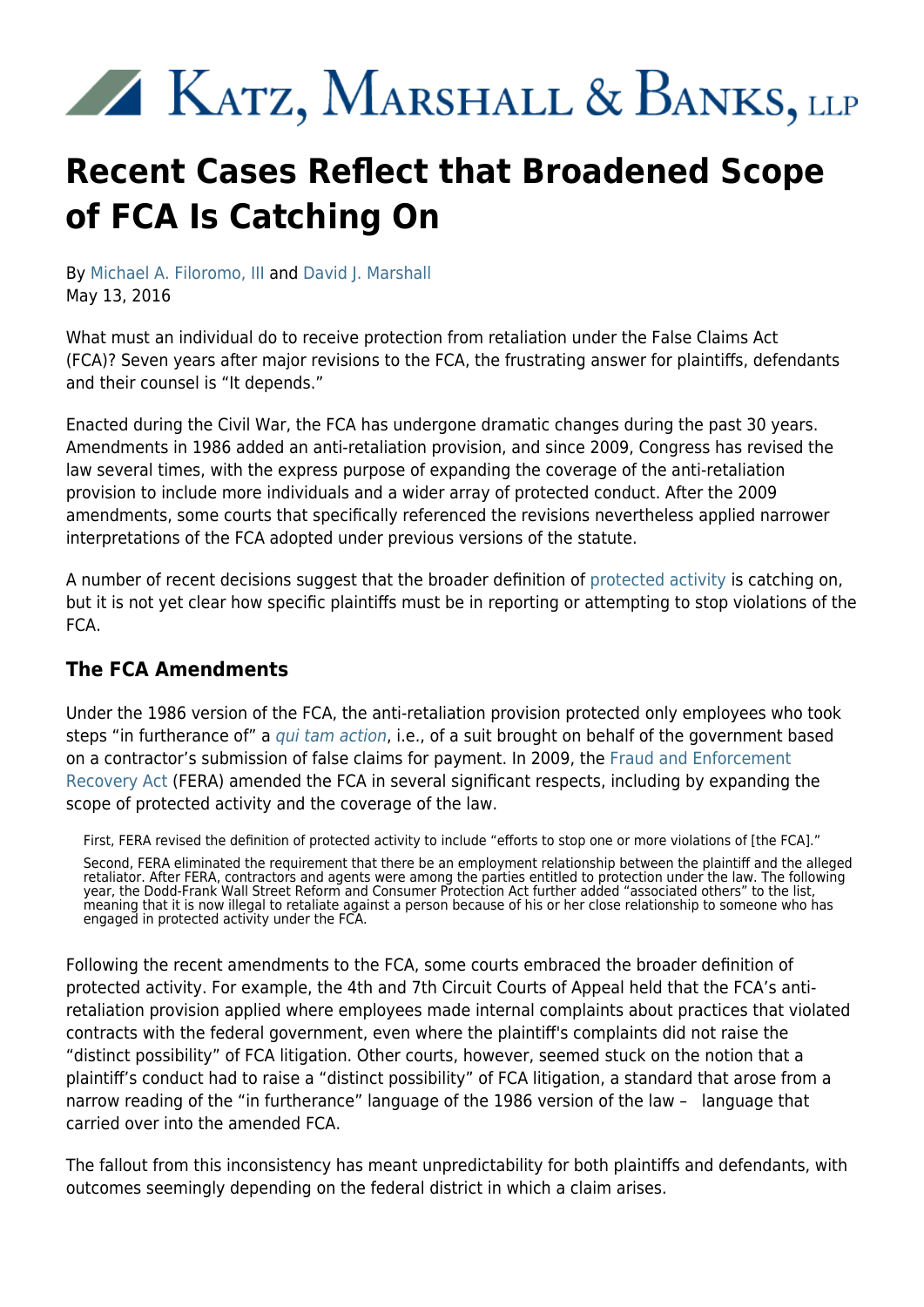#### **Support for the Broadened Scope of the Amended FCA**

While uncertainty remains in the judicial interpretation of the FCA's anti-retaliation provision, several district court cases decided in March 2016 suggest a wider adoption and application of the expanded scope of the law, both in terms of protected activity and covered parties.

In Ickes v. Nexcare Health Sys., L.L.C., No. 13-14260, 2016 WL 1275543 (E.D. Mich. Mar. 31, 2016), the district court denied the defendants' motion to dismiss the plaintiff's retaliation claim under the FCA, explicitly referencing the broadened scope of the FCA.

The plaintiff in Ickes was a physical therapist hired by Integrity Rehab Services to work at South Lyon, a nursing and rehabilitation home, which received management services from a third company, NexCare. During the course of her employment, Joanne Ickes learned that South Lyon had adopted a practice of falsely informing patients whose short-term care period had ended that the facility had no long-term care beds available.

Medicare Part A, which pays for short-term care services, expires after 100 days. Thereafter, a patient has to switch to Medicaid or private insurance, both of which reimburses providers at a lower rate than Part A. South Lyon's beds were "dual-certified," meaning that the nursing home was required to offer them to patients regardless of their insurance payor.

On numerous occasions, Ms. Ickes expressed her concerns to various managers about this practice, stating that South Lyon was improperly discharging patients who needed long-term beds. Ms. Ickes explained that she had consulted with an elder-law attorney about the issue. For a time, South Lyon purportedly ceased the practice of denying long-term beds to patients, but by the end of 2012, had resumed doing so. Ms. Ickes thereafter advised several patients to "push back" against South Lyon's attempts to discharge them due to a supposed lack of long-term beds. She was fired soon afterward.

Among other things, the defendants claimed that they were not proper parties because they did not directly employ the plaintiff, and that in any event, the plaintiff had not engaged in protected activity within the meaning of the FCA. The court quickly dispensed with the argument that South Lyon and NexCare were not proper defendants simply because Integrity was the plaintiff's direct employer. The court noted that the three companies shared some common owners and that all exercised a degree of control over Ms. Ickes's employment. Under the common-law theories of alter ego and/or joint employment, therefore, the defendants were proper parties. But the court noted that even if South Lyon was not Ms. Ickes's common-law employer, the revised FCA had eliminated the requirement of an employment relationship as a basis for liability.

#### **The Court's Decision on Protected Activity**

With respect to protected activity, the Ickes court noted that, after FERA, there was no requirement that allegedly protected conduct could lead to a viable FCA action. The court concluded that by repeatedly questioning and opposing the practice of discharging patients after their Medicare Part A reimbursement expired, Ms. Ickes had engaged in an effort to stop a violation of the FCA.

A few weeks before the Ickes decision, the Middle District of Florida similarly acknowledged that internal efforts to stop violations of the FCA were protected activity. In United States ex rel. Perkins v. Wellcare Health Plans, Inc., No. 8:12-CV-2032-T-30EAJ, 2016 WL 1077359, at \*3 (M.D. Fla. Mar. 18, 2016), the district court denied a health plan management company's motion to dismiss an FCA retaliation claim brought by a clinical supervisor. The court held that the plaintiff's efforts to stop fraudulent billing practices by speaking to her supervisors, and eventually emailing the company's chief compliance officer, constituted protected activity. The court noted that the 2009 FERA